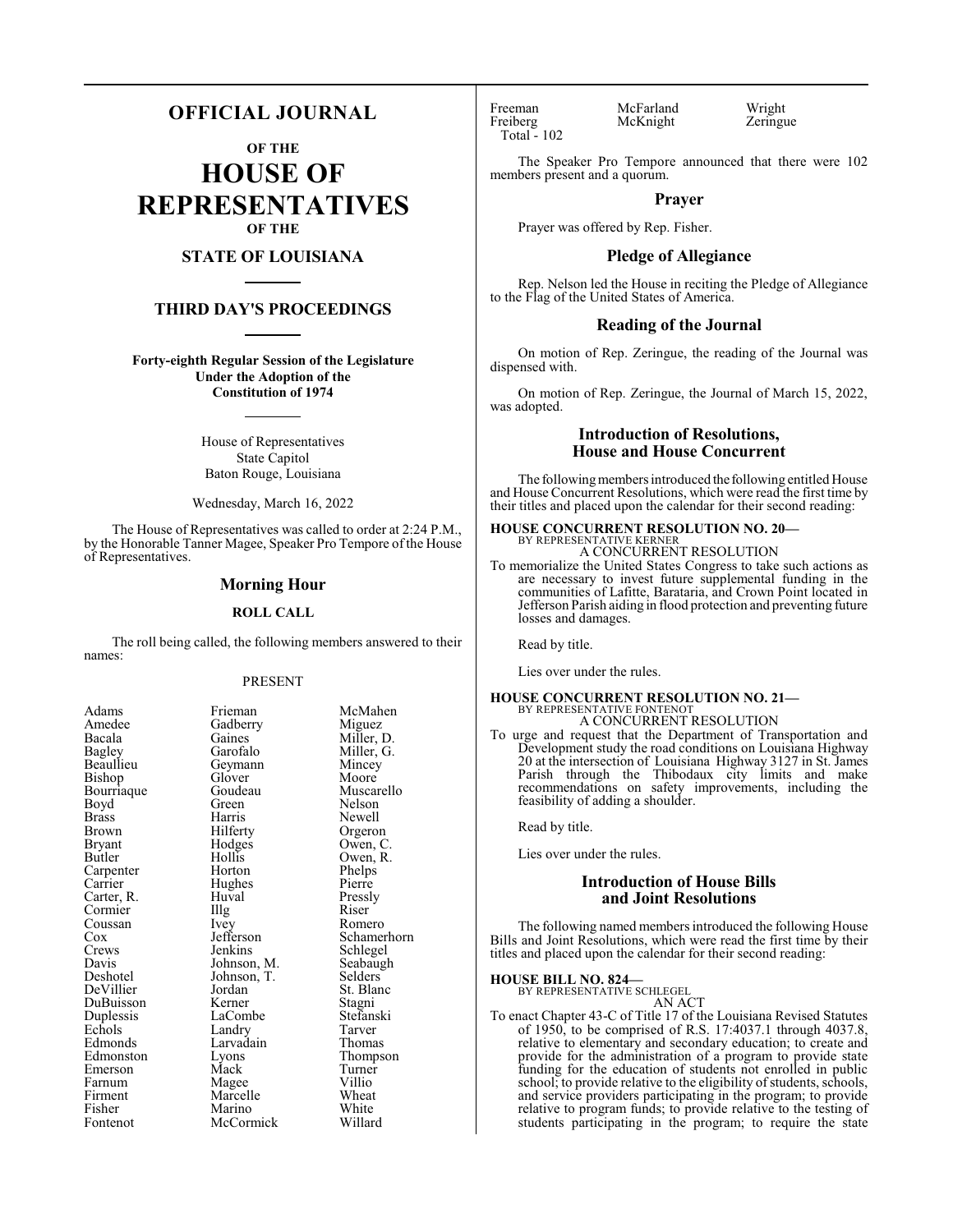# Page 2 HOUSE

3rd Day's Proceedings - March 16, 2022

Department of Education to submit annual reports to the legislature relative to the program; to provide relative to rules; to provide relative to definitions; to provide for an effective date; and to provide for related matters.

#### Read by title.

Lies over under the rules.

# **Reports of Committees**

The following reports of committees were received and read:

Report of the Committee on

Transportation, Highways and Public Works

#### March 16, 2022

To the Speaker and Members of the House of Representatives:

I am directed by your Committee on Transportation, Highways and Public Works to submit the following report:

House Bill No. 70, by McMahen Reported with amendments. (9-0)

House Bill No. 71, by McMahen Reported with amendments. (11-0)

House Bill No. 444, by Riser Reported favorably.  $(11-0)$ 

House Bill No. 445, by Riser Reported favorably. (12-0)

House Bill No. 534, by Horton Reported favorably. (12-0)

House Bill No. 748, by McMahen Reported with amendments. (12-0)

> MARK WRIGHT Chairman

# **House and House Concurrent Resolutions Lying Over**

The following House and House Concurrent Resolutions lying over were taken up and acted upon as follows:

# **HOUSE CONCURRENT RESOLUTION NO. 17—**

BY REPRESENTATIVE HODGES A CONCURRENT RESOLUTION

To continue the Comite River Diversion Canal Project Task Force, which includes the Amite River Basin District, and to authorize the task force to study and make recommendations on actions necessary to complete construction of the Comite River Diversion Project and mitigate flooding caused by the Comite and Amite rivers.

Read by title.

Under the rules, the above resolution was referred to the Committee on Transportation, Highways and Public Works.

#### **HOUSE CONCURRENT RESOLUTION NO. 18—** BY REPRESENTATIVE MCFARLAND

A CONCURRENT RESOLUTION

To create the Feral Hog Management Advisory Task Force in the Department of Wildlife and Fisheries.

Read by title.

Under the rules, the above resolution was referred to the Committee on Natural Resources and Environment.

#### **HOUSE CONCURRENT RESOLUTION NO. 19—** BY REPRESENTATIVE HODGES A CONCURRENT RESOLUTION

To urge and request the Department of Transportation and Development to study the practicality and feasibility of designing and utilizing a traffic roundabout in Livingston Parish at the intersection of Highway 447 Walker Road North and Highway 1025 Arnold Road and to report its findings to the House and Senate Transportation, Highways and Public Works Committees prior to the convening of 2023 Regular Session.

Read by title.

Under the rules, the above resolution was referred to the Committee on Transportation, Highways and Public Works.

# **House Bills and Joint Resolutions on Second Reading to be Referred**

The following House Bills and Joint Resolutions on second reading to be referred to committees were taken up, read, and referred to committees, as follows:

#### **HOUSE BILL NO. 587—**

BY REPRESENTATIVES HILFERTY AND WILLARD AN ACT

To amend and reenact R.S. 38:330.12.1(C)(introductory paragraph) and (5), relative to the composition of the Lakefront Management Authority Board; to increase the number of members; to provide for the appointments by the property owners association; and to provide for related matters.

Read by title.

Under the rules, the above bill was referred to the Committee on Transportation, Highways and Public Works.

# **HOUSE BILL NO. 812—**

BY REPRESENTATIVE BOYD AN ACT

To enact R.S. 15:827.4, relative to correctional facilities; to provide relative to the collection of data regarding jail facilities; to provide for definitions; to provide relative to the requirement to keep and maintain a daily record; to provide relative to the submission of a quarterly report; and to provide for related matters.

Read by title.

Under the rules, the above bill was referred to the Committee on Administration of Criminal Justice.

# **HOUSE BILL NO. 813—**

BY REPRESENTATIVE MCCORMICK AN ACT

To amend and reenact R.S.  $14:2(A)(7)$  and  $(11)$  and  $18(6)$  and to enact R.S. 14:29.1 and 33.1, relative to abortion; to provide relative to definitions; to amend the definition of "person" and "unborn child"; to provide relative to defenses to prosecution; to provide relative to the enforcement of abortion; to provide for an effective date; to provide for legislative intent; and to provide for related matters.

Read by title.

Under the rules, the above bill was referred to the Committee on Administration of Criminal Justice.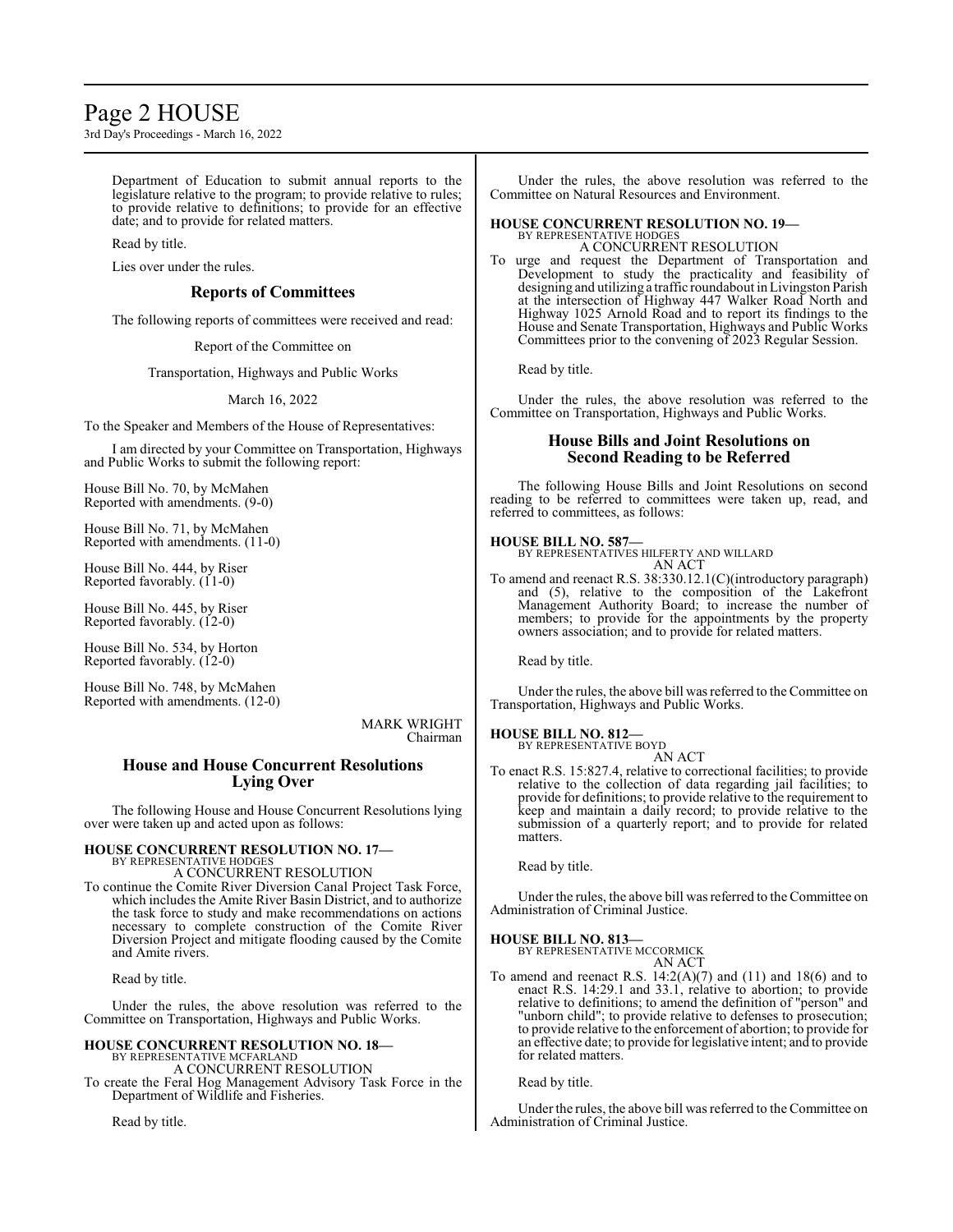# Page 3 HOUSE

3rd Day's Proceedings - March 16, 2022

#### **HOUSE BILL NO. 814—**

BY REPRESENTATIVES FARNUM AND GEYMANN AN ACT

To amend and reenact R.S. 48:2084.5(A), relative to tolls and fees for certain transportation facilities; to prohibit tolls and user fees from being collected on certain transportation systems; and to provide for related matters.

Read by title.

Under the rules, the above bill was referred to the Committee on Transportation, Highways and Public Works.

#### **HOUSE BILL NO. 815—**

BY REPRESENTATIVE JEFFERSON AN ACT

To enact R.S. 17:2.2 and to repeal R.S. 17:2.1 and Act No. 3 of the 2022 First Extraordinary Session of the Legislature, relative to redistricting; to provide for election districts for the State Board of Elementary and SecondaryEducation; to provide for election of members; to provide for effectiveness; and to provide for related matters.

Read by title.

Under the rules, the above bill was referred to theCommittee on House and Governmental Affairs.

#### **HOUSE BILL NO. 816—**

BY REPRESENTATIVE CARRIER AN ACT

To appropriate monies out of the state general fund for Fiscal Year 2021-2022 to be used to pay the consent judgment captioned "Hudson Glass of DeRidder, LLC and To-Do, LLC versus City of DeRidder and Louisiana Department of Transportation 'DOTD'" between the state of Louisiana, through the Department of Transportation and Development, and plaintiffs Hudson Glass of DeRidder, LLC and To-Do, LLC; to provide for an effective date; and to provide for related matters.

Read by title.

Under the rules, the above bill was referred to the Committee on Appropriations.

# **HOUSE BILL NO. 817—**

BY REPRESENTATIVE MIKE JOHNSON AN ACT

To amend and reenact R.S. 15:1202(A), relative to the membership of the Louisiana Commission on Law Enforcement and Administration of Criminal Justice; to add a member to the commission; to provide for related matters.

Read by title.

Under the rules, the above bill was referred to the Committee on Administration of Criminal Justice.

#### **HOUSE BILL NO. 818—**

BY REPRESENTATIVE HUGHES AN ACT

To amend and reenact R.S. 13:2575(A)(2), (B)(2), (D)(2), and (F)(2), relative to administrative adjudication; to provide relative to blighted or abandoned property; to provide for procedures; to provide for exemptions for certain populations; and to provide for related matters.

Read by title.

Under the rules, the above bill was referred to theCommittee on Municipal, Parochial and Cultural Affairs.

# **HOUSE BILL NO. 819—**

BY REPRESENTATIVE COX

AN ACT To amend and reenact R.S.  $17:500.2(A)(1)$  and  $(2)(c)$  and  $(d)$  and  $(E)(1)$  and  $1206.2(A)(1)$  and  $(2)(c)$  and  $(d)$  and  $(E)(1)(a)$  and to enact R.S. 17:500.2( $\hat{A}$ )(2)(e) and 1206.2( $\hat{A}$ )(2)(e), relative to extended sick leave for certain school employees; to provide relative to requirements of sick leave related to pregnancy and infant care for school bus operators and public school employees; to provide definitions; and to provide for related matters.

Read by title.

Under the rules, the above bill was referred to the Committee on Education.

# **HOUSE BILL NO. 820—**

BY REPRESENTATIVE VILLIO

AN ACT

To enact R.S. 14:230.1, relative to forfeiture; to provide for definitions; to provide relative to seizure and forfeiture; to provide relative to criminal offenses; to provide for exceptions; to provide for court proceedings; to provide relative to actions of law enforcement; to provide relative to court judgments; to provide for certain time periods; to provide relative to the applicability of remedies; to provide for the allocation of proceeds; and to provide for related matters.

Read by title.

Under the rules, the above bill was referred to the Committee on Administration of Criminal Justice.

#### **HOUSE BILL NO. 821—**

BY REPRESENTATIVE HODGES

- AN ACT
- To amend and reenact R.S. 39:1602, relative to public contracts; to provide with respect to procurement contracts for supplies; to authorize rejection of bids in certain circumstances; require rejection of bids in certain circumstances; to provide exceptions; and to provide for related matters.

Read by title.

Under the rules, the above bill was referred to the Committee on Appropriations.

# **HOUSE BILL NO. 822—**

BY REPRESENTATIVE DAVIS

AN ACT To amend and reenact R.S. 37:563(introductory paragraph) and (6) and R.S. 40:2831(introductory paragraph) and (1)(b) and to enact R.S. 37:581(B)(6), relative to ear piercing; to exempt ear piercing from certain regulatory requirements; to provide for persons engaged in piercing; to provide requirements for exemption; to make technical changes; and to provide for related matters.

Read by title.

Under the rules, the above bill was referred to the Committee on Commerce.

# **HOUSE BILL NO. 823—**

BY REPRESENTATIVE GAINES AN ACT

To enact R.S. 18:1276 and to repeal R.S. 18:1276.1, relative to congressional districts; to provide for the redistricting of Louisiana's congressional districts; to provide with respect to positions and offices, other than congressional, which are based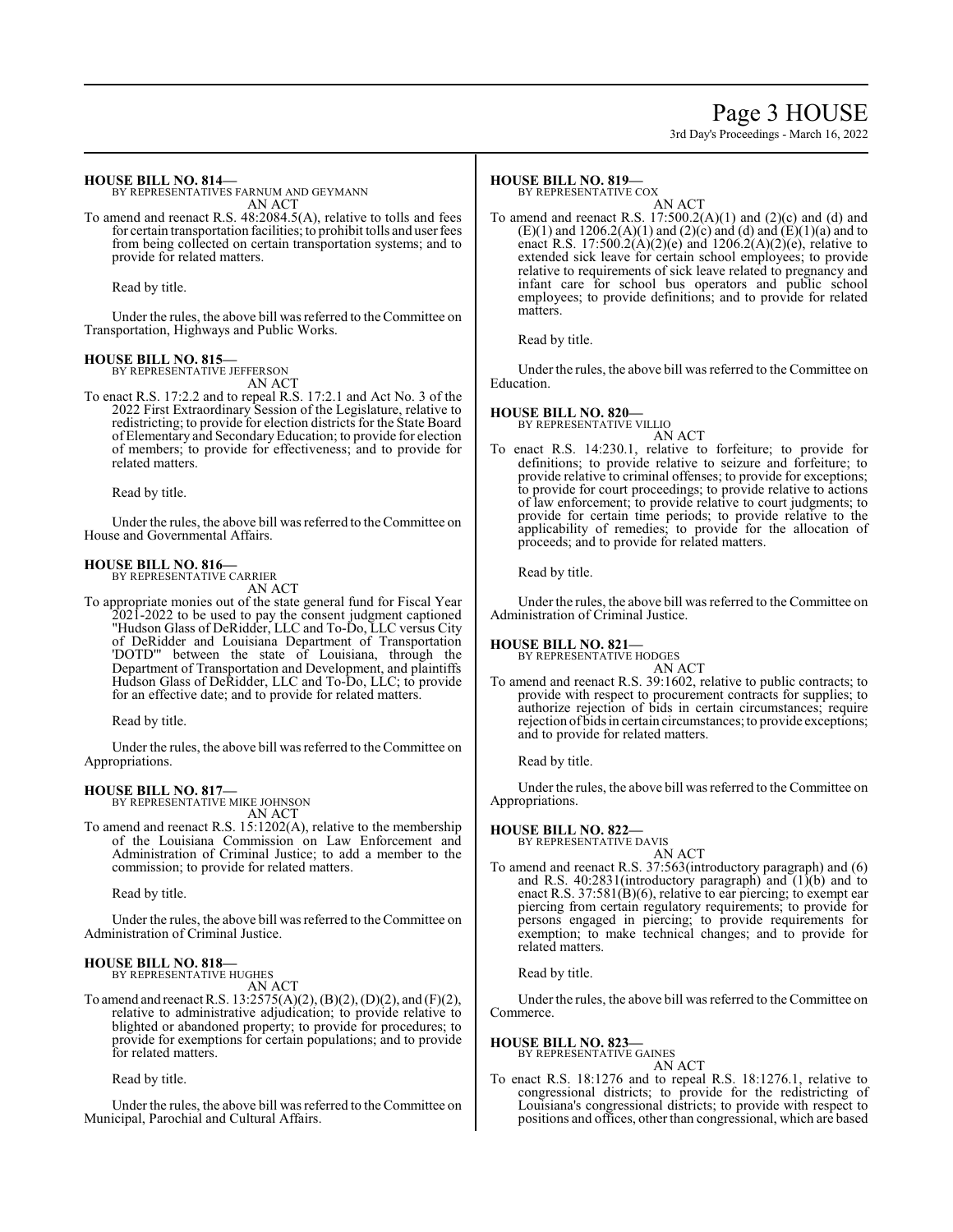# Page 4 HOUSE

3rd Day's Proceedings - March 16, 2022

upon congressional districts; to provide for the effectiveness; and to provide for related matters.

Read by title.

Under the rules, the above bill was referred to the Committee on House and Governmental Affairs.

# **House Bills and Joint Resolutions on Second Reading Reported by Committee**

The following House Bills and Joint Resolutions on second reading reported by committee were taken up and acted upon as follows:

#### **HOUSE BILL NO. 39—**

BY REPRESENTATIVE CHARLES OWEN AN ACT

To enact R.S. 35:418, relative to ex officio notaries public for the Beauregard Parish School Board; to authorize the superintendent of the Beauregard Parish School Board to designate ex officio notaries public; to provide for duties and functions of the ex officio notaries public; to provide for limitations and termination of the ex officio notaries public; and to provide for related matters.

Read by title.

Reported favorably by the Committee on Civil Law and Procedure.

On motion of Rep. Gregory Miller, the bill was ordered engrossed and passed to its third reading.

#### **HOUSE BILL NO. 76—** BY REPRESENTATIVE HUVAL

AN ACT

To enact R.S. 47:463.214, relative to motor vehicle special prestige license plates; to establish the "Electric Line Worker" specialty license plate; to provide for the creation, issuance, design, fees, implementation, distribution, and rule promulgation applicable to such license plate; to provide a special effective date; and to provide for related matters.

Read by title.

Reported favorably by the Committee on Transportation, Highways and Public Works.

On motion of Rep. Wright, the bill was ordered engrossed and passed to its third reading.

#### **HOUSE BILL NO. 91—**

BY REPRESENTATIVE MUSCARELLO AN ACT

To amend and reenact Code of Civil Procedure Article 1633.1, relative to live trial testimony by audio-visual means; to authorize the presentation of witness testimony by any audiovisual means; to provide for the authority of the court; to provide for the use of any audio-visual means; and to provide for related matters.

Read by title.

Reported favorably by the Committee on Civil Law and Procedure.

On motion of Rep. Gregory Miller, the bill was ordered engrossed and passed to its third reading.

# **HOUSE BILL NO. 92—**

BY REPRESENTATIVE ECHOLS AN ACT

To enact R.S. 47:463.214, relative to motor vehicle special prestige license plates; to provide for the "Laissez les ARTS Rouler" special prestige license plate; to provide for the creation, issuance, design, implementation, fees, distribution, and rule promulgation applicable to such license plate; and to provide for related matters.

Read by title.

Reported favorably by the Committee on Transportation, Highways and Public Works.

On motion of Rep. Wright, the bill was ordered engrossed and passed to its third reading.

#### **HOUSE BILL NO. 96—** BY REPRESENTATIVE BRASS

AN ACT

To enact R.S. 47:463.214 and 463.215, relative to motor vehicle special prestige license plates; to establish the "United Most Worshipful St. John's Grand Lodge of Ancient, Free and Accepted Scottish Rite Masons for the state of Louisiana" and the "Daughters of Universal Grand Chapter Order of Eastern Star" specialty license plates; to provide for the creation, issuance, design, fees, implementation, distribution, and rule promulgation applicable to such license plates; and to provide for related matters.

Read by title.

Reported with amendments by the Committee on Transportation, Highways and Public Works.

The committee amendments were read as follows:

#### **HOUSE COMMITTEE AMENDMENTS**

Amendments proposed by House Committee on Transportation, Highways and Public Works to Original House Bill No. 96 by Representative Brass

AMENDMENT NO. 1

On page 2, line 4, after "design" change "shall" to "may"

AMENDMENT NO. 2

On page 3, line 2, after "design" change "shall" to "may"

On motion of Rep. Wright, the amendments were adopted.

On motion of Rep. Wright, the bill, as amended, was ordered engrossed and passed to its third reading.

# **HOUSE BILL NO. 120—**

BY REPRESENTATIVE DAVIS AN ACT

To amend and reenact R.S. 49:191(1) and to repeal R.S. 49:191(10)(e), relative to the Department of Economic Development, including provisionsto provide for the re-creation of the Department of Economic Development and the statutory entities made a part of the department by law; to provide for the effective termination date for all statutory authority for the existence of such statutory entities; and to provide for related matters.

Read by title.

Reported favorably by the Committee on Commerce.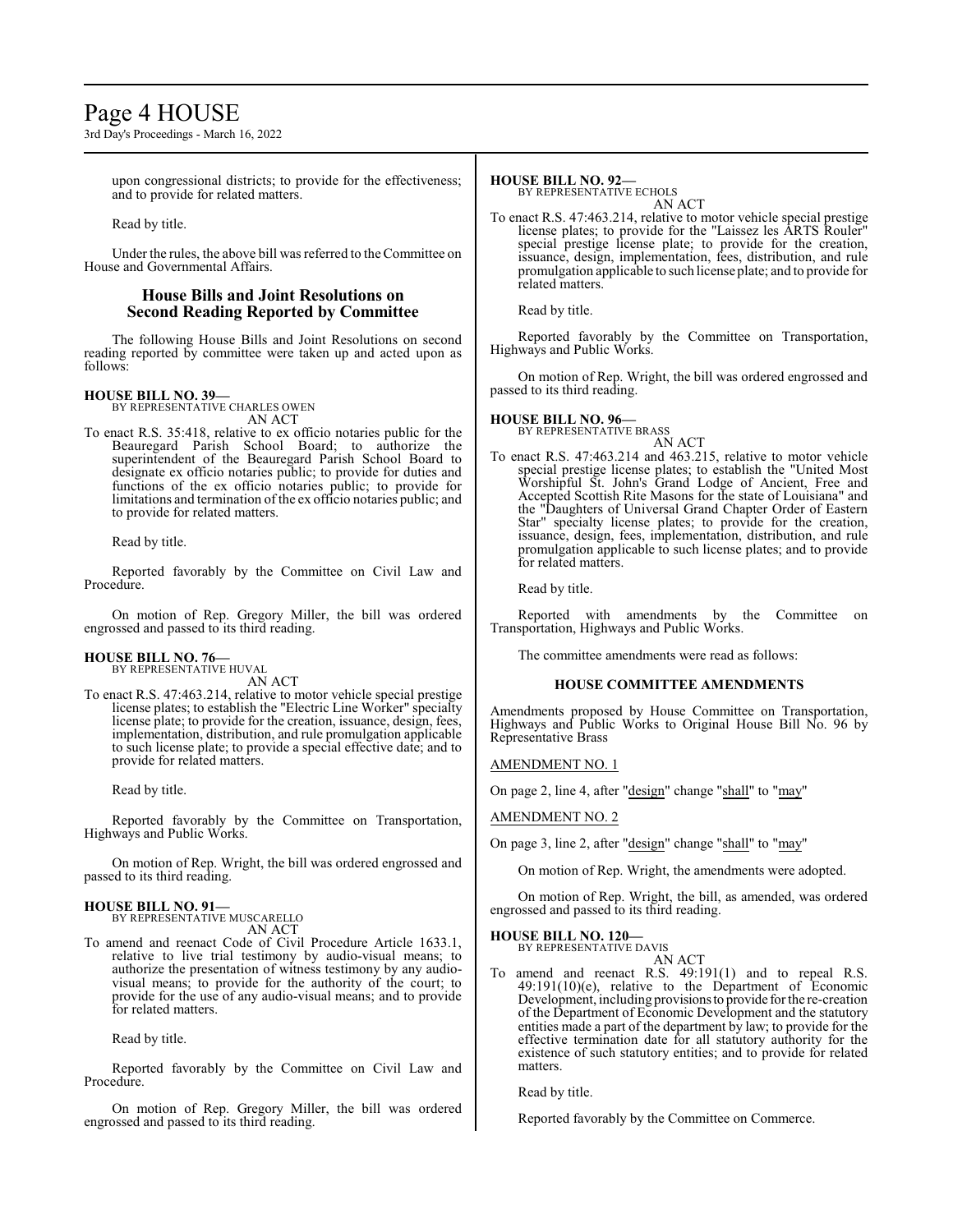# Page 5 HOUSE

3rd Day's Proceedings - March 16, 2022

On motion of Rep. Davis, the bill was ordered engrossed and passed to its third reading.

#### **HOUSE BILL NO. 121—** BY REPRESENTATIVE DAVIS

AN ACT

To amend and reenact R.S. 49:191(1) and to repeal 49:191(10)(h), relative to the Department of Public Service, including provisions to provide for the re-creation of the Department of Public Service and the statutory entities made a part of the department by law; to provide for the effective termination date for all statutory authority for the existence of such statutory entities; and to provide for related matters.

Read by title.

Reported favorably by the Committee on Commerce.

On motion of Rep. Davis, the bill was ordered engrossed and passed to its third reading.

#### **HOUSE BILL NO. 124—** BY REPRESENTATIVE MUSCARELLO

AN ACT

To enact Code of Civil Procedure Article 195.1, relative to judicial proceedings conducted by audio-visual means; to provide for hearings and exceptions; to provide for judge trials; to provide for the discretion of the court; to provide for the consent of the parties; and to provide for related matters.

Read by title.

Reported favorably by the Committee on Civil Law and Procedure.

On motion of Rep. Gregory Miller, the bill was ordered engrossed and passed to its third reading.

# **HOUSE BILL NO. 163—** BY REPRESENTATIVE PHELPS

AN ACT

To enact R.S. 47:463.214, relative to motor vehicle special prestige license plates; to establish the "Sickle Cell Disease Association" specialty license plate; to provide for the creation, issuance, design, fees, implementation, distribution, and rule promulgation applicable to such license plate; to provide an effective date; and to provide for related matters.

Read by title.

Reported favorably by the Committee on Transportation, Highways and Public Works.

On motion of Rep. Wright, the bill was ordered engrossed and passed to its third reading.

#### **HOUSE BILL NO. 169—** BY REPRESENTATIVE RISER

AN ACT

To amend and reenact R.S. 37:711.12(D)(2), relative to geoscientists; to provide an exemption for geoscientific work performed by an officer or employee of the state; and to provide for related matters.

Read by title.

Reported favorably by the Committee on Commerce.

On motion of Rep. Davis, the bill was ordered engrossed and passed to its third reading.

#### **HOUSE BILL NO. 252—**

BY REPRESENTATIVE EDMONDS

AN ACT To amend and reenact Children's Code Article 1180(A), relative to adoption; to provide for venue for adoptions; and to provide for related matters.

Read by title.

Reported favorably by the Committee on Civil Law and Procedure.

On motion of Rep. Gregory Miller, the bill was ordered engrossed and passed to its third reading.

# **HOUSE BILL NO. 264—**

BY REPRESENTATIVE SEABAUGH

AN ACT To amend and reenact Code of Civil Procedure Article 1201(C), relative to service of citation; to provide for the serving of the original petition with the supplemental or amended petition to additional defendants; and to provide for related matters.

Read by title.

Reported favorably by the Committee on Civil Law and Procedure.

On motion of Rep. Gregory Miller, the bill was ordered engrossed and passed to its third reading.

#### **HOUSE BILL NO. 293—**

BY REPRESENTATIVES HILFERTY, COX, DAVIS, DUPLESSIS, FISHER, FONTENOT, GOUDEAU,JORDAN, MCKNIGHT, NEWELL, PRESSLY, ST. BLANC, AND THOMAS AN ACT

To amend and reenact R.S. 40:1581, relative to carbon monoxide detectors in one- or two-family dwellings; to provide for a longlife, sealed battery carbon monoxide detector in certain dwellings; to provide for applicability; and to provide for related matters.

Read by title.

Reported with amendments by the Committee on Commerce.

The committee amendments were read as follows:

# **HOUSE COMMITTEE AMENDMENTS**

Amendments proposed by House Committee on Commerce to Original House Bill No. 293 by Representative Hilferty

#### AMENDMENT NO. 1

On page 1, line 2, after "R.S. 40:1581" delete the remainder of the line and insert a comma ","

#### AMENDMENT NO. 2

On page 1, delete lines 7 and 8 in their entirety, and insert the following:

"Section 1. R.S. 40:1581 is hereby amended and reenacted to read as follows:"

On motion of Rep. Davis, the amendments were adopted.

On motion of Rep. Davis, the bill, as amended, was ordered engrossed and passed to its third reading.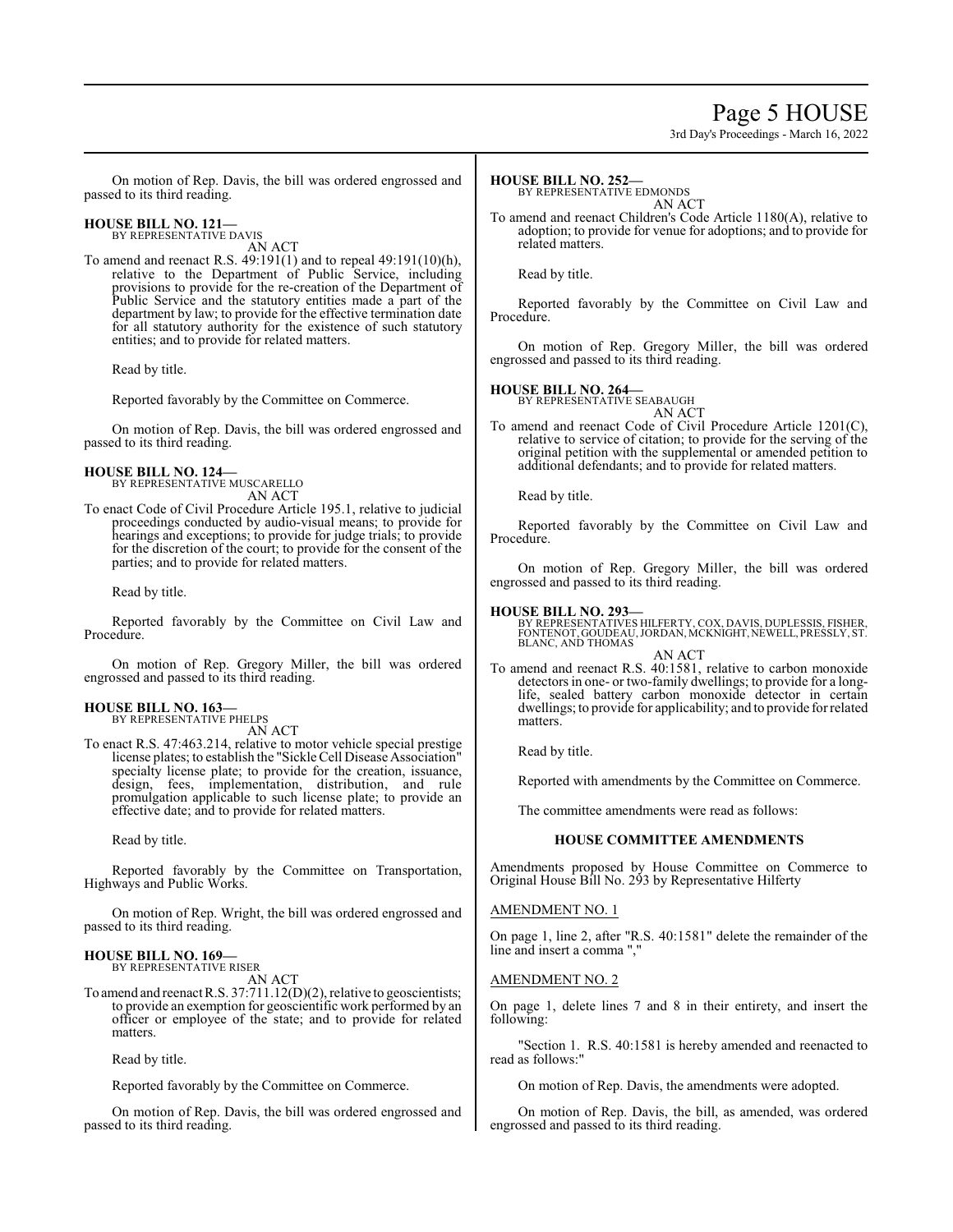# Page 6 HOUSE

3rd Day's Proceedings - March 16, 2022

#### **HOUSE BILL NO. 297—** BY REPRESENTATIVE EDMONDS

AN ACT

To amend and reenact Children's Code Articles 1209 and 1231, relative to intervention in agency and private adoption proceedings; to provide for intervention by a biological sibling; and to provide for related matters.

Read by title.

Reported favorably by the Committee on Civil Law and Procedure.

On motion of Rep. Gregory Miller, the bill was ordered engrossed and passed to its third reading.

#### **HOUSE BILL NO. 515—** BY REPRESENTATIVE MIKE JOHNSON

AN ACT

To amend and reenact R.S. 12:1333(A) and to enact R.S. 12:1333(E) and 1333.1, relative to succession proceedings involving limited liability companies; to provide for death of board members; to allow for inheritance of interest in a single-person limited liability company; to allow the succession representative to exercise the rights of the deceased member; to provide for membership of the heir or legatee; to provide definitions; and to provide for related matters.

Read by title.

Reported with amendments by the Committee on Commerce.

The committee amendments were read as follows:

# **HOUSE COMMITTEE AMENDMENTS**

Amendments proposed by House Committee on Commerce to Original House Bill No. 515 by Representative Mike Johnson

#### AMENDMENT NO. 1

On page 1, line 2, after "amend" and before "R.S. 12:333(A)" insert "and reenact"

# AMENDMENT NO. 2

On page 1, line 3, after "for" delete the remainder of the line and insert in lieu thereof "death of board members;"

#### AMENDMENT NO. 3

On page 1, at the beginning of line 4, delete "all board members die;"

#### AMENDMENT NO. 4

On page 1, line 9, after "amended" and before "and" insert "and reenacted"

#### AMENDMENT NO. 5

On page 1, delete line 13 in its entirety and insert in lieu thereof "operating agreement, or as provided in R.S. 12:1333.1, if a member who is an'

# AMENDMENT NO. 6

On page 2, line 3, after "pursuant to" change "12:1334" to "R.S.  $12.1334'$ 

# AMENDMENT NO. 7

On page 2, line 19, after "of" and before "death" insert "his"

On motion of Rep. Davis, the amendments were adopted.

On motion of Rep. Davis, the bill, as amended, was ordered engrossed and passed to its third reading.

#### **HOUSE BILL NO. 571—** BY REPRESENTATIVE GADBERRY

AN ACT

To amend and reenact R.S. 40:1730.26(3), relative to the State Uniform Construction Code; to provide for the adoption of the State Uniform Construction Code within five years from publication of the appropriate code; to provide for an extension to the time period in which the code is required to be adopted; to provide for limitations relative to the length and number of extensions to the adoption of the code; to limit the extension to no more than one year; to limit the authority of the council relative to the number of times an extension may be granted; to provide for a definition; and to provide for related matters.

Read by title.

Reported with amendments by the Committee on Commerce.

The committee amendments were read as follows:

# **HOUSE COMMITTEE AMENDMENTS**

Amendments proposed by House Committee on Commerce to Original House Bill No. 571 by Representative Gadberry

# AMENDMENT NO. 1

On page 1, line 17, delete " $(\frac{3}{3})(\frac{3}{a})$ " and insert in lieu thereof  $"(3)(a)$ 

On motion of Rep. Davis, the amendments were adopted.

On motion of Rep. Davis, the bill, as amended, was ordered engrossed and passed to its third reading.

# **HOUSE BILL NO. 581—**

BY REPRESENTATIVE ST. BLANC AN ACT

To amend and reenact R.S. 40:1749.12(6), 1749.13(B)(1), and 1749.15, relative to the Louisiana Underground Utilities and Facilities Damage Prevention Law; to modify definitions to include unplanned utility outages; to provide for excavations or demolitions on certain national holidays; to authorize certain electronic notice; to modify with respect to rebuttable presumptions relative to excavators; to provide for emergency excavation notices and emergency response times; and to provide for related matters.

Read by title.

Reported with amendments by the Committee on Commerce.

The committee amendments were read as follows:

# **HOUSE COMMITTEE AMENDMENTS**

Amendments proposed by House Committee on Commerce to Original House Bill No. 581 by Representative St. Blanc

#### AMENDMENT NO. 1

On page 1, delete lines 17 and 18 in their entirety and insert in lieu thereof the following:

"or danger to life, health, or property, which requires immediate action, and immediate if such action is taken. The term also includes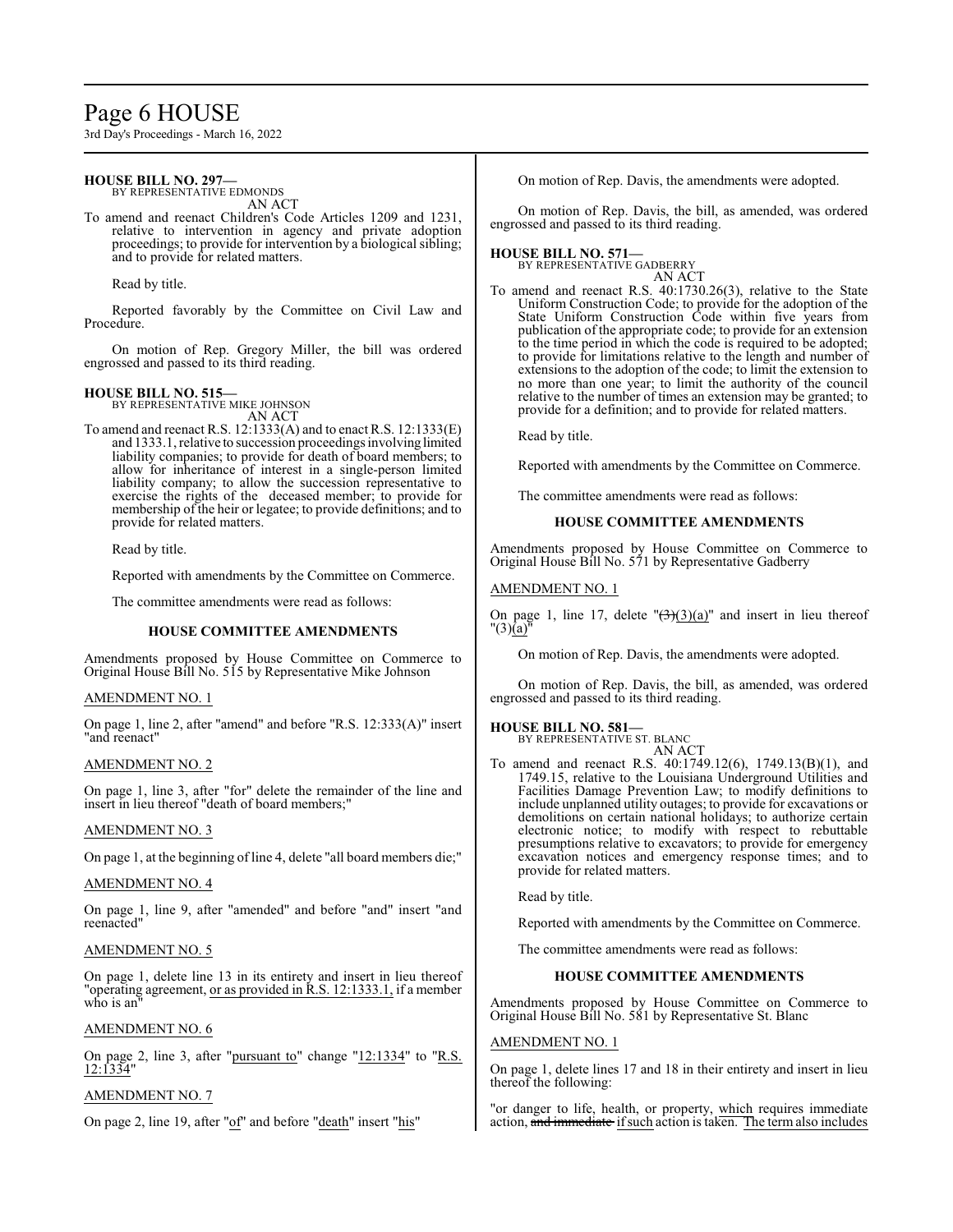3rd Day's Proceedings - March 16, 2022

an unplanned utility outage, which requires immediate action, if such action is taken.

# AMENDMENT NO. 2

On page 2, delete line 26 in its entirety and insert in lieu thereof "action and that the excavator, owner, or operator has a crew on site."

# AMENDMENT NO. 3

On page 3, line 2, change "security related" to "security-related"

# AMENDMENT NO. 4

On page 3, line 11, after "location" change "must" to "shall"

On motion of Rep. Davis, the amendments were adopted.

On motion of Rep. Davis, the bill, as amended, was ordered engrossed and passed to its third reading.

#### **HOUSE BILL NO. 602—** BY REPRESENTATIVE DAVIS

AN ACT

To amend and reenact R.S. 37:2150.1(introductory paragraph) and (2) through (13), 2152(Section heading), 2153( $\overline{A}$ ), ( $\overline{E}$ ), and (F), and 2154 through 2165, to enact R.S. 37:2150(14) through (18) and 2153(G), and to repeal R.S. 37:2152(C), 2166 through 2173, Part II of Chapter 24 of Title 37 of the Louisiana Revised Statutes of 1950, comprised of R.S. 37:2175.1 through 2175.6, and Chapter 24-A of Title 37 of the Louisiana Revised Statutes of 1950, comprised of R.S. 37:2181 through 2192, relative to the Louisiana State Board for Contractors; to revise and reorganize provisions related to contractors, generally, including home improvement contractors and mold remediation contractors; and to provide for related matters.

Read by title.

Reported with amendments by the Committee on Commerce.

The committee amendments were read as follows:

# **HOUSE COMMITTEE AMENDMENTS**

Amendments proposed by House Committee on Commerce to Original House Bill No. 602 by Representative Davis

# AMENDMENT NO. 1

On page 1, at the end of line 8, change "reorganized" to "reorganize"

# AMENDMENT NO. 2

On page 5, at the beginning of line 9, delete "location where the costs for labor" insert in lieu thereof "location and where the costs for such labor"

# AMENDMENT NO. 3

On page 5, at the end of line 12, delete "mold remediation." and insert in lieu thereof "mold-related activities intended to affect indoor air quality."

# AMENDMENT NO. 4

On page 5, line 24, change "non-potable" to "nonpotable"

# AMENDMENT NO. 5

On page 6, line 15, delete "of"

# AMENDMENT NO. 6

On page 11, line 26, after "subcommittee"" and before "consisting" insert a comma ",

# AMENDMENT NO. 7

On page 15, line 19, change "no" to "not"

AMENDMENT NO. 8

On page 36, line 23, change "Owning" to "Own"

AMENDMENT NO. 9

On page 41, line 9, after "preempt" and before "municipal" insert "any"

AMENDMENT NO. 10

On page 41, line 10, change "In the event that" to "If"

AMENDMENT NO. 11

On page 41, at the end of line 23, change "assuming" to "assumes"

AMENDMENT NO. 12

On page 41, line 27, change "this" to "the"

# AMENDMENT NO. 13

On page 42, line 2, change "this" to "the"

AMENDMENT NO. 14

On page 42, line 5, change "this" to "the"

AMENDMENT NO. 15

On page 46, line 11, delete "and" and insert a comma ","

AMENDMENT NO. 16

On page 46, delete line 19 in its entirety, and insert in lieu thereof "this Title, R.S. 37:1361 et seq. Any fine assessed and collected in accordance with the provisions of this Section shall be remitted"

AMENDMENT NO. 17

On page 46, at the end of line 20, insert a period "."

AMENDMENT NO. 18

On page 53, line 13, after "addition" delete the comma "," and insert "to Paragraph (1) of this Subsection,"

# AMENDMENT NO. 19

On page 54, line 3, change "Statues" to "Statutes"

# AMENDMENT NO. 20

On page 54, line 4, after "2192" and before "are" insert a comma ","

On motion of Rep. Davis, the amendments were adopted.

On motion of Rep. Davis, the bill, as amended, was ordered engrossed and passed to its third reading.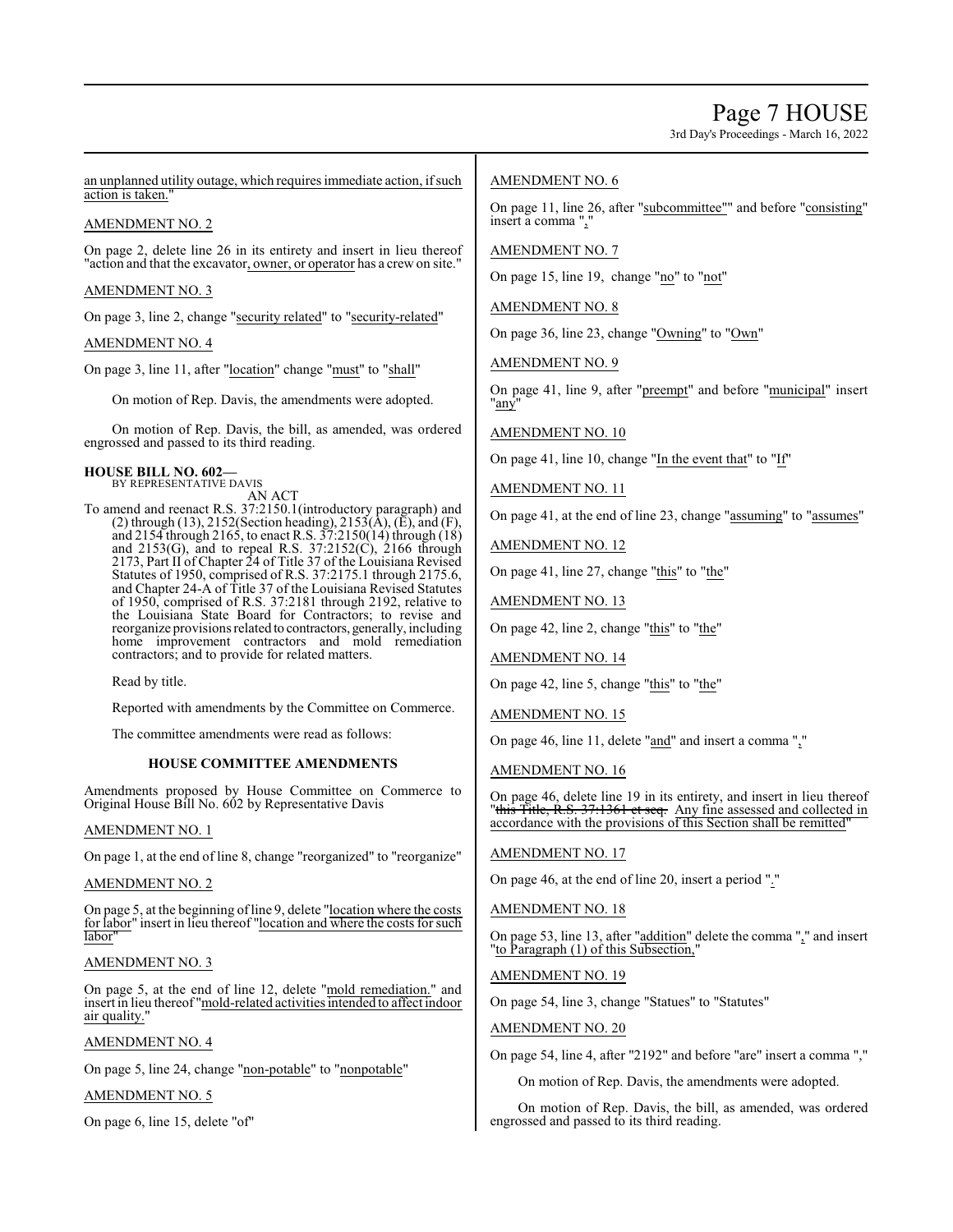# Page 8 HOUSE

3rd Day's Proceedings - March 16, 2022

#### **HOUSE BILL NO. 603—**

BY REPRESENTATIVES GADBERRY, CORMIER, FIRMENT, FREIBERG,<br>GLOVER, HORTON, MARINO, MOORE, CHARLES OWEN,<br>SCHAMERHORN, AND SELDERS AN ACT

To enact R.S. 47:490.34 through 490.36, relative to military honor license plates; to provide for the establishment of a military honor license plate for women veterans, Commemorative Service recipients, and Military Medal Award recipients; to provide for the creation, issuance, fees, distribution, and rule promulgation applicable to the design of such plates; and to provide for related matters.

Read by title.

Reported with amendments by the Committee on Transportation, Highways and Public Works.

The committee amendments were read as follows:

#### **HOUSE COMMITTEE AMENDMENTS**

Amendments proposed by House Committee on Transportation, Highways and Public Works to Original House Bill No. 603 by Representative Gadberry

#### AMENDMENT NO. 1

On page 1, line 17, after "include" delete the remainder of the line and at the beginning of line 18, delete "background," and after "service" and before "and" delete the comma","

#### AMENDMENT NO. 2

On page 2, delete lines 1 through 4 in their entirety and insert the following:

"C. The charge for this license plate shall be the regular motor vehicle registration license fee as provided for under the provisions of R.S. 47:463."

#### AMENDMENT NO. 3

On page 3, line 6, after "include" delete the remainder of the line and at the beginning of line 7, delete "background,"

#### AMENDMENT NO. 4

On page 3, delete lines 9 through 12 in their entirety and insert the following:

"C. The charge for this license plate shall be the regular motor vehicle registration license fee as provided for under the provisions of R.S. 47:463."

#### AMENDMENT NO. 5

On page 4, line 27, after "include" and before "the" delete "a U.S. flag background," and on line 28, after "service" and before "and the" delete the comma "

#### AMENDMENT NO. 6

On page 5, delete lines 1 through 4 in their entirety and insert the following:

The charge for this license plate shall be the regular motor vehicle registration license fee as provided for under the provisions of R.S. 47:463."

#### AMENDMENT NO. 7

On page 5, after line 20, insert the following:

"Section 2. The Department of Public Safety and Corrections, office of motor vehicles, is hereby directed to create these military honor license plates when the applicable statutory provisions are met and its system is updated to accommodate the creation of new plates."

On motion of Rep. Wright, the amendments were adopted.

On motion of Rep. Wright, the bill, as amended, was ordered engrossed and passed to its third reading.

#### **HOUSE BILL NO. 727—**

BY REPRESENTATIVE BACALA AND SENATOR FOIL AN ACT

To amend and reenact Children's Code Articles 1207, 1213(A) and (C), 1229, and 1235(A) and (B), and to repeal Children's Code Articles 1213(D) and 1235(C), relative to adoptions; to provide relative to agency and private adoptions; to provide relative to adoption finalization; to provide for prerequisites; to provide for reporting and in-home visitation; to provide for resources to families; and to provide for related matters.

Read by title.

Reported favorably by the Committee on Civil Law and Procedure.

On motion of Rep. Gregory Miller, the bill was ordered engrossed and passed to its third reading.

**HOUSE BILL NO. 757—** BY REPRESENTATIVE SCHEXNAYDER

AN ACT To amend and reenact R.S. 22:347(A)(2) and (3), 837(C), and 1462(E), R.S. 37:1732(A) and (C), and R.S. 40:1541(A), (B),  $(C)(7)$ , and  $(D)$ , 1543, 1544, 1546, 1547, 1551 $(C)$ ,  $1563(C)(2)(b)$ ,  $1666.1(A)(2)$ ,  $(4)(a)$ ,  $(6)(a)$ , and  $(B)$ , to enact R.S. 40:1541(E) and (F) and 1562.1(E), and to repeal R.S.  $36:651(K)(9)$ , relative to firefighter training; to provide for the transfer of the Fire and Emergency Training Institute; to provide that the responsibility and administration of firefighter training programs be transferred from Louisiana State University to the office ofstate fire marshal; to provide that the office ofstate fire marshal is officially designated as the official agency for firefighter training; to provide for the appointment of the superintendent of the Louisiana Fire and Emergency Training Commission; to replace references ofLouisiana State University as the state agency, program administrator, administrator for funds, or training coordinator for firefighter training with the office of state fire marshal; to rename the Fire and Emergency Training Institute to the Fire and EmergencyTraining Academy; to rename the Louisiana State University Firemen Training Program Film Library Fund to the Office of State Fire Marshal Training ProgramFilmLibraryFund; to provide for the addition of the fire and emergency training section in the office of state fire marshal; and to provide for related matters.

Read by title.

Reported with amendments by the Committee on Commerce.

The committee amendments were read as follows:

#### **HOUSE COMMITTEE AMENDMENTS**

Amendments proposed by House Committee on Commerce to Original House Bill No. 757 by Representative Schexnayder

#### AMENDMENT NO. 1

On page 1, line 4, after  $''(4)(a)$ ," delete "and"